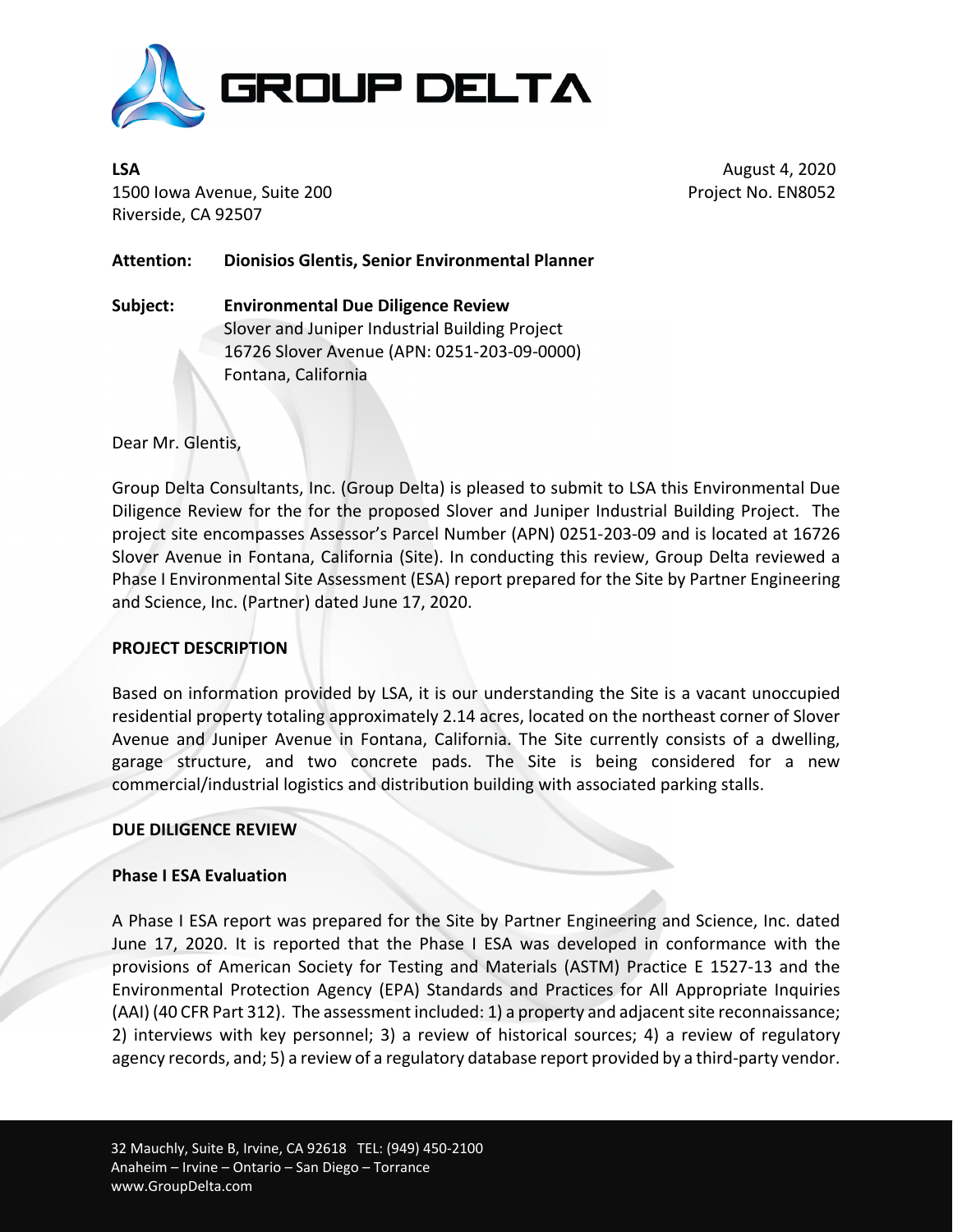The purpose of the Phase I ESA is to review, evaluate, and document present and past land use and practices, and visually examine Site conditionsin order to identify Recognized Environmental Conditions (RECs). The term REC is defined as the presence or likely presence of any hazardous substances or petroleum products in, on, or at a property: (1) due to any release to the environment; (2) under conditions indicative of a release to the environment, or; (3) under conditions that pose a material threat of a future release to the environment. The Phase I ESA did not identify any RECs during the course of the assessment.

Group Delta is in general agreement with these findings. Based upon Group Delta's review of the Phase I report, and its attachments, there is no information provided indicating that a release of hazardous substances or petroleum products has occurred at the Site or that any conditions on the Site meet the criteria necessary to be considered an REC. Group Delta also reviewed readily available online databases including the Department of Toxic Substances Control's (DTSC's) Envirostor database and the State Water Resources Control Board's (SWRCB's) GeoTracker database and the results of that review corroborate this finding.

# **Site History**

Research conducted during the performance of the Phase I ESA indicates that the Site was part of a larger orchard, presumed to have been a citrus orchard, from at least as far back as 1938 through the end of World War II. There may have been agricultural structures within the orchard; however, these were removed by 1959 The mid-1950s marked the beginning of a transition away from agriculture toward residential and commercial/industrial land use at and around the Site.

According to the Phase I ESA, the Site and surrounding area was partially or completely cleared of trees to make way for a residence, garage, and a few other structures by 1959. It appears the property was used for residential purposes from this time until at least 2017. The property has been vacant since approximately 2019.

## **Notable Environmental Conditions**

Although no RECs were noted for the Site, the following notable environmental conditions were identified by Group Delta:

- 1. The Site was utilized as a citrus orchard from at least as far back as 1938 until the early 1950s. Pesticides were widely used throughout the United States during this period; however, historical aerial photographs of the Site did not indicate evidence of any aboveground storage tanks that may have been used to store or mix pesticides, nor do they show distressed vegetation which may have resulted from pesticide overuse.
- 2. According to the Phase I ESA, approximately one dozen used oil filters were identified in the eastern portion of the site, adjacent to existing concrete pad areas. The filters were

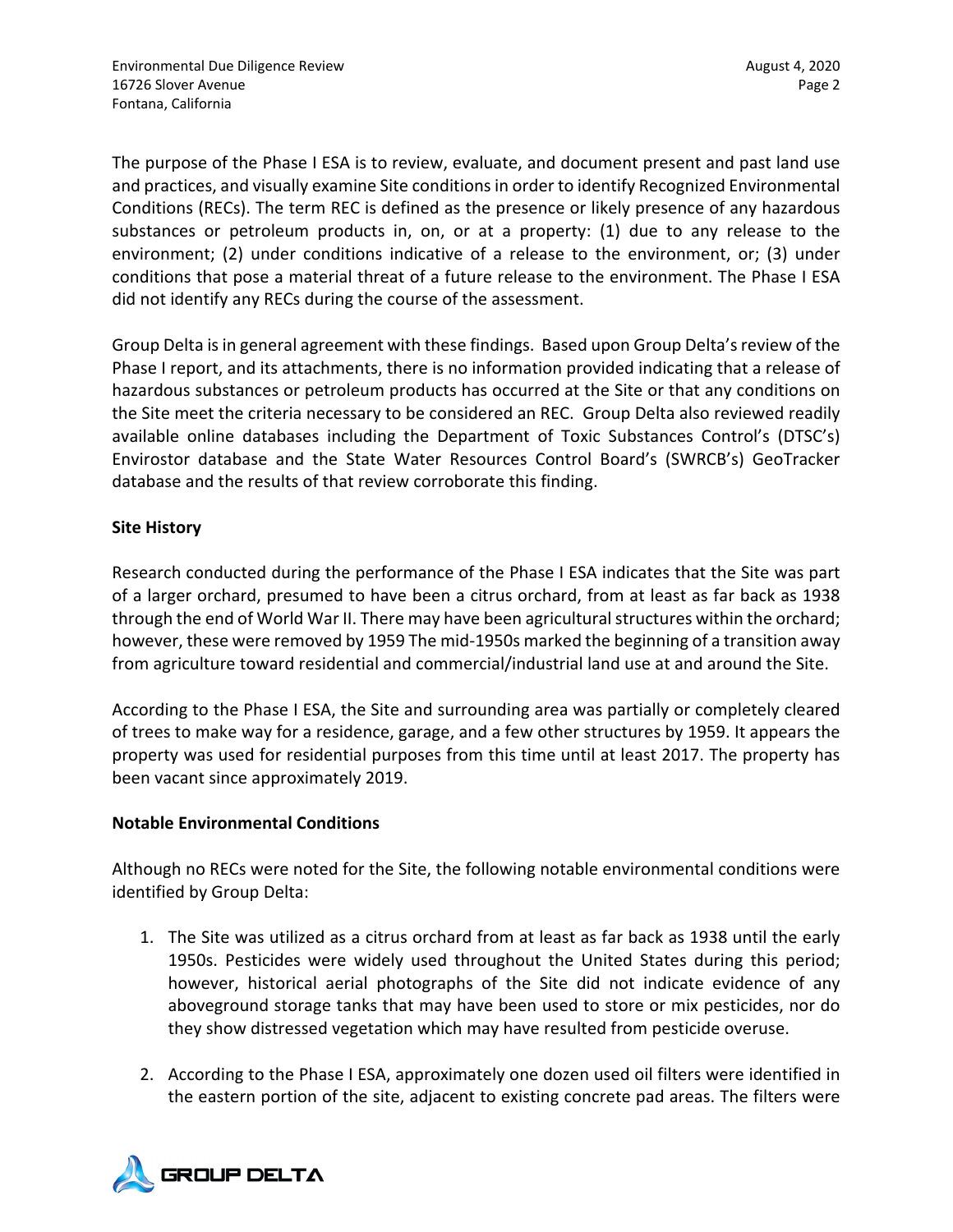presumed to have originated from the residential use of the property. No obvious soil staining was observed in the vicinity of the filters; however, the majority of the area was covered in wood chips that obstructed direct observation of the soil at the Site.

- 3. According to the Phase I ESA, a former septic system was filled and abandoned at the Site The former septic system is located just north of the dwelling structure at the property.
- 4. Based on available aerial photographs, the buildings at the Site predate the restrictions on using asbestos‐containing materials (ACMs) and lead‐based paint (LBP). As such, it is possible that the structures contain ACMs and LBP, although Partner did not observe any obvious hazardous conditions, such as damaged and friable ACMs, on the exteriors of the onsite buildings.

## **CONCLUSIONS AND RECOMMENDATIONS**

Group Delta has reviewed the existing Phase I ESA report. Based upon the review of this report, Group Delta is presenting the following conclusions and recommendations:

- 1. The Site was utilized as a citrus orchard from at least as far back as 1938 until the early 1950s. The project proponent should consider whether conducting a limited screening of shallow soil at the Site for organochlorine pesticides is warranted for the scope of their redevelopment activities.
- 2. Approximately twelve (12) used oil filters were identified at the Site, directly on soil/within wood chips. According to Partner, no obvious signs of staining or release were associated with the wood chips. The filters and any potentially impacted soils underlying the filters should be disposed under proper waste handling protocols. Based upon the observed condition of soil in this area, the project proponent should consider whether conducting a limited screening of shallow soil at the Site in the vicinity of the filters for petroleum hydrocarbons is warranted for the scope of the redevelopment activities.
- 3. A septic system was reportedly filled and abandoned in place at the Site. It is unknown if other subsurface features were removed from the Site and/or surrounding site area. The project should be prepared to encounter these features during the early phases of construction.
- 4. A survey for hazardous building materials, including ACM and LBP, should be conducted for the Site's remaining structures prior to demolition and redevelopment of the Site. The survey will determine hazardous building materials abatement and monitoring requirements, as well as worker health and safety requirements, during site demolition and construction.